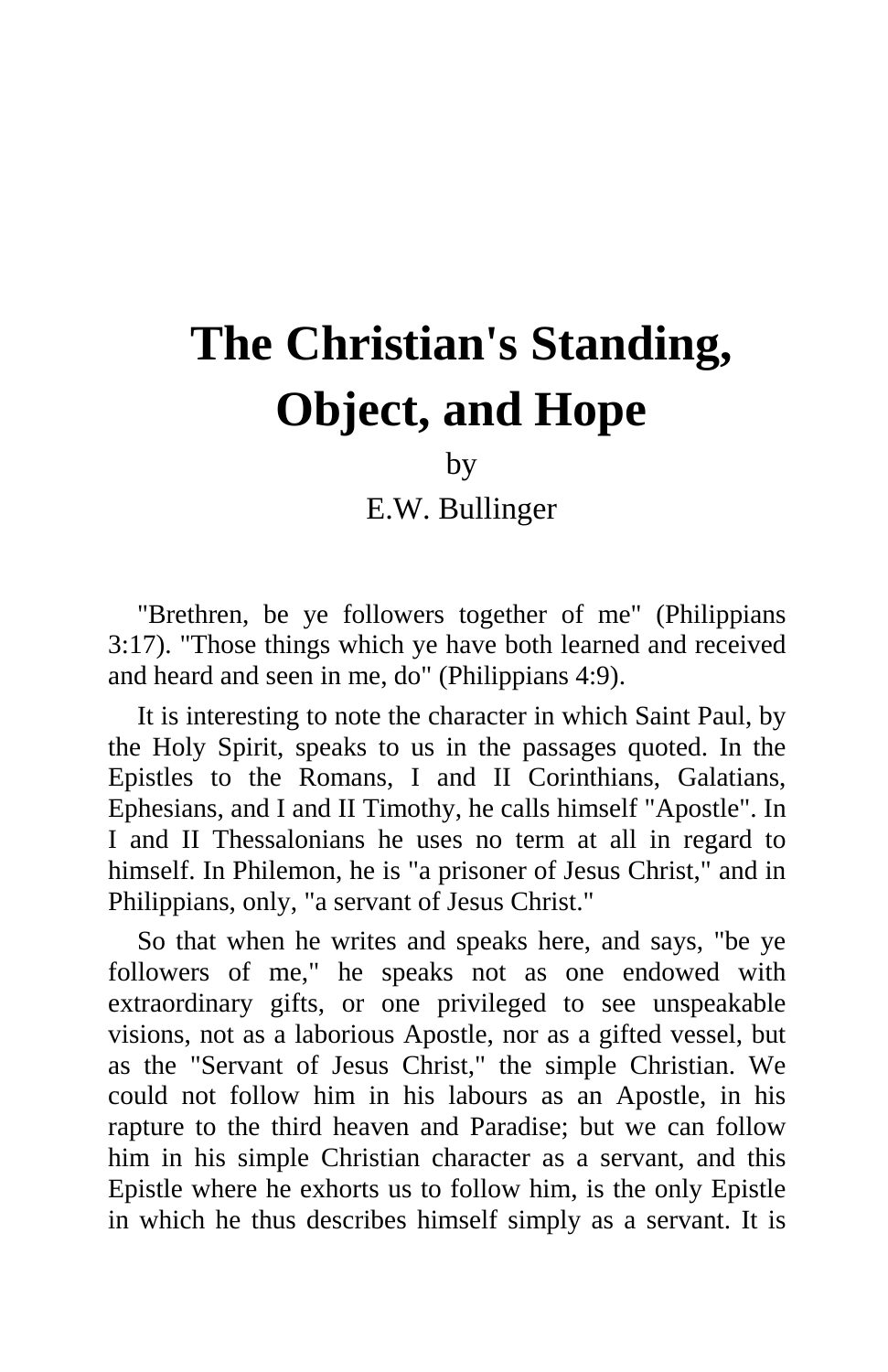true that in Romans he styles himself a "servant of Jesus Christ," but he adds, "called to be an Apostle"; and in Titus, "a servant of God, and an Apostle of Jesus Christ."

We can follow him when he sets the pattern as he does in I Timothy 1:16. "Howbeit for this cause I obtained mercy that in me first, Jesus Christ might, show forth all longsuffering, for a pattern to them which should hereafter believe on Him to life everlasting." What a pattern! What a hope-inspiring pattern! What an encouraging pattern! What a blessed pattern! What a pattern for poor lost sinners (I Timothy 1:13)! What a pattern for such as have been "blasphemers, persecutors, injurious"! The Apostle couples himself with another servant of God when he says to Titus (3:3), "We ourselves were sometimes foolish disobedient, deceived, serving divers lusts and pleasures, living in malice and envy, hateful and hating one another." But he touches the lowest depth of all when he says, "Sinners; of whom I am Chief" (I Timothy 1:15).

What a pattern for Pharisees, for all who are seeking to be saved by works! He refers to this in Philippians 2:3, where he declares that he has no confidence in the flesh," although possessing all the advantages enumerated in verses 4-6. So that, however far any may go in working out a righteousness of their own, so that they may have confidence in the flesh, they hear a voice from a higher height saying, "I more" (verse 4). No one could excel Saul of Tarsus. Hear him in verses 5, 6. The point here is not about sins as in I Timothy 1, but about his "gains". Hence in verse 7 he is not speaking of his needs as a sinner, but of his advantages as a religious man; it was not that Saul as a sinner needed righteousness, but that Saul as a Pharisee preferred the righteousness of God because it was infinitely better and more glorious than any other. It would be a positive loss for anyone to have a righteousness of his own, seeing God has provided "that which is through the faith of Christ, the righteousness which is of God through faith."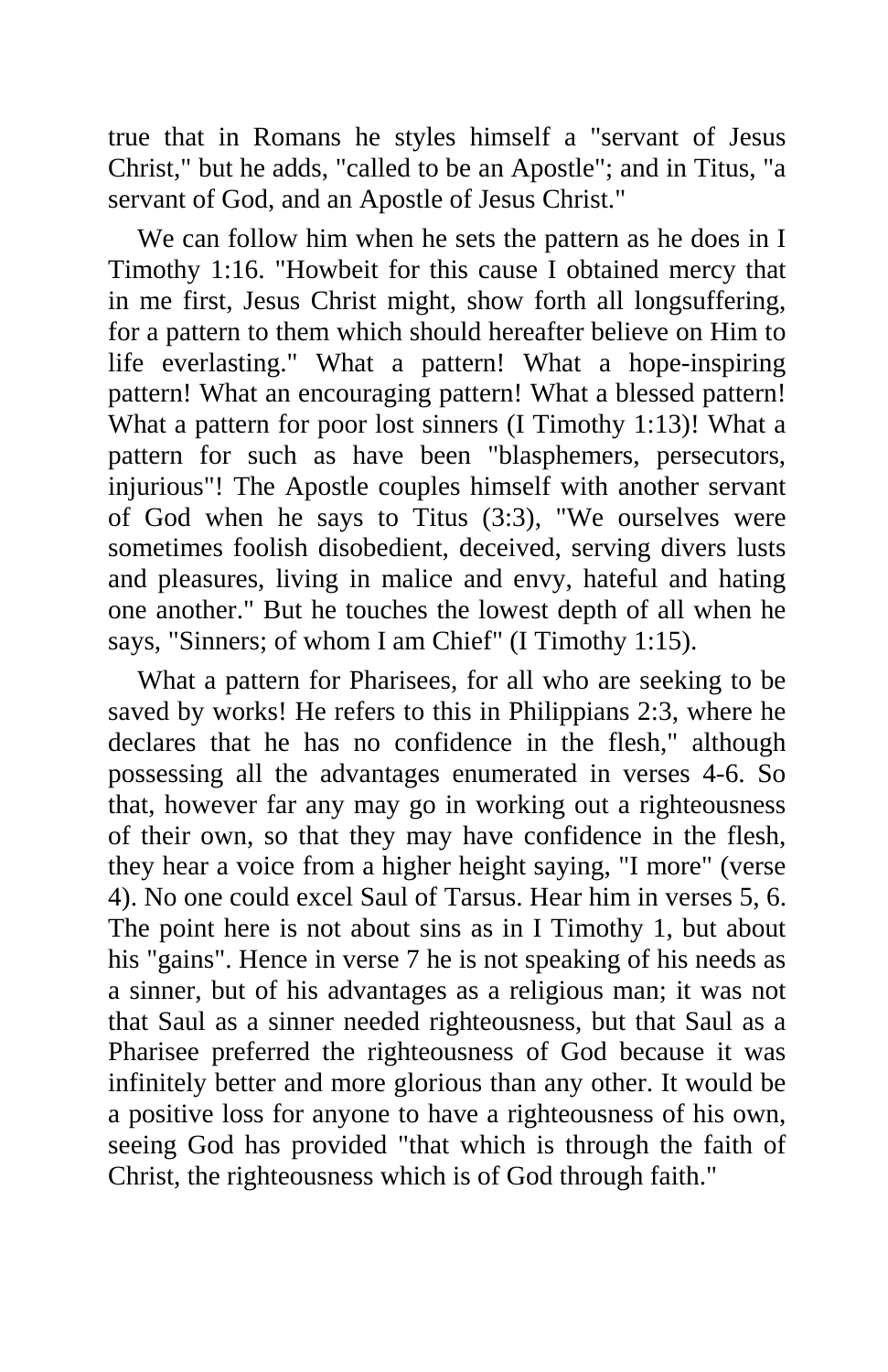This brings us to the first of three things which are revealed in this chapter as making the perfect character of a true Christian. They are like the three things of I Thessalonians 1:9,10.

## **1. The Christian's Standing — Turning from idols (verse 9)**

"Found in Him" (Philippians 3:9). This is the Christian's standing. Nothing less, nothing lower, nothing different. Not partly in Christ and partly in a church, but "found in Him." It is in Christ that we must be found, in His righteousness. Like stones in the Temple, hid in Christ. If we are not found in Him, it matters little where else we are. If we are found in Him, it matters little where we are not found. Oh. to be found "in Him," in our own experience! This, then, is the proper Christian standing. See also Galatians 2:15-24.

## **2. The Christian's Object — To serve the living and true God (verse 9).**

"That I may know Him" (Philippians 3:10). Here, again, true Christianity throws us back on Christ, and takes up the thoughts from verse 8. Our object is not this or that church, or this or that work, but Christ Himself in His own glorious Person.

As to the natural man, all is different. The ancient philosophy had a motto continually sounding in its ears, "Know thyself." This saying was introduced by Solon, one of the seven wise men of Greece, and the wisest of them all. A lawgiver, a great reformer, and a great patriot, 638 years before Christ, Solon gave this as his most precious wisdom. It was carved over all the schools and seats of learning, its letters may be seen to-day carved in the marble ruins of Greece. It was good, so far as man's wisdom went; it was the best that man could do! But oh! how impossible to obey it! It is the one thing man never could do. It is the one thing none of us know." The heart is deceitful above all things and desperately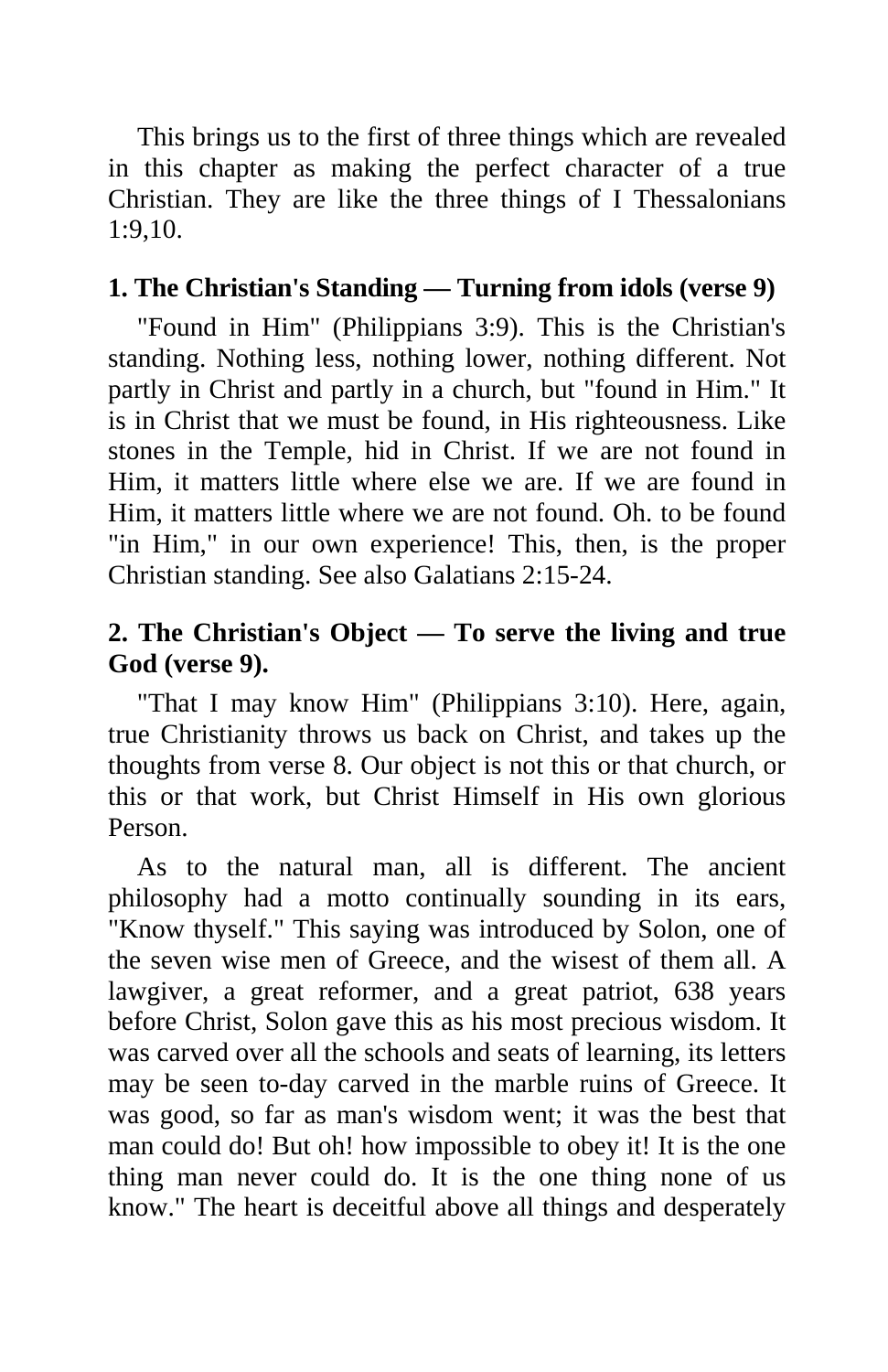wicked. Who can know it?" And if we could know ourselves thus, what then? When we came to this knowledge, and saw ourselves and our ruin, would it not end in despair? No, we can only know ourselves by the knowledge of Christ.

Christianity came and brought with it a loftier motto, a heavenly wisdom, a Divine truth: "That I may know Him." And why? Because it is only by comparing ourselves with that which is perfect that we can form a true judgment (II Corinthians 10:12). How can we know whether anything measures what it ought to?

Only by bringing it to the standard. How can we tell whether a weight is correct? Only by putting it in the balances. How can we tell whether anything is perfectly upright or perpendicular? Only by applying a plumbline to it. How can we tell whether anything is perfectly straight or horizontal? Only by applying a straight edge, or a spirit level to it. We could never tell, though we tried for years, unless we applied the true test. We might think a thing was right measure; we might believe a thing was right weight; but we could not possibly know it. So it is with ourselves. We might study ourselves all our lives, we might compare ourselves with others — I might fancy I was this, or hope I was that, or believe I was the other, but apart from Christ's perfect standard, I could never know it.

Hence we see the highest earthly wisdom is at fault. This was the best it could do, but it was a failure! Not until Christianity came, could a man know himself. Why? Because Christianity is Christ. Tried by other standards we might compare more or less favourably, but tried by Christ, God's standard, tried by Christ, God's glory, there is only one result for all. "All have | sinned, and come short of the Glory of God." That is why we must be "found in Him," not having our own righteousness, but covered over with His righteousness. But the desire of the Apostle here is the object of the Christian, and this is Christ, always CHRIST, only CHRIST.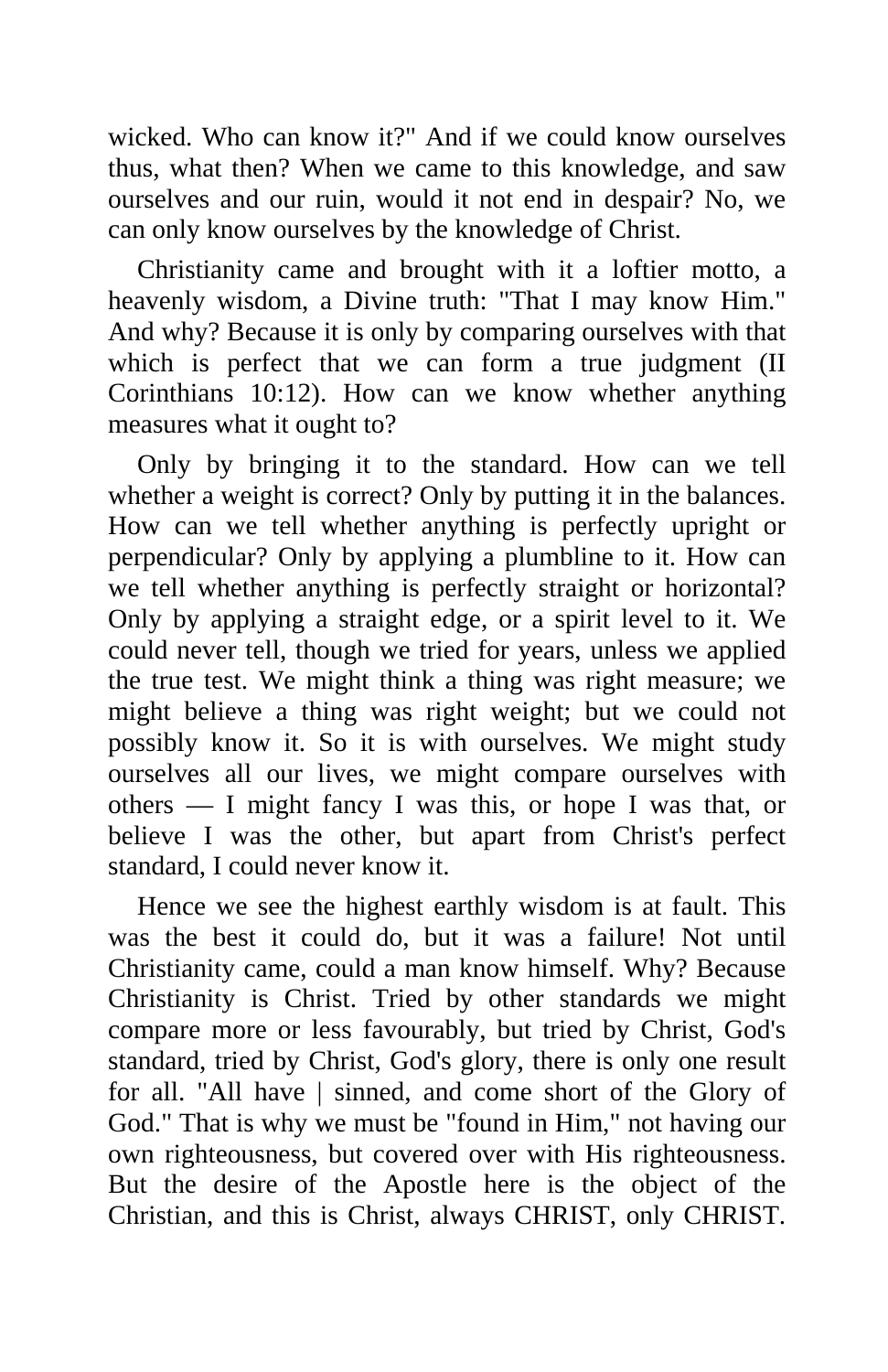Alas! How many have other objects, how many are occupied with lower objects!

### **Paul's spiritual gain**

We have considered St. Paul's natural advantages, which he once considered his gains, but which he had learnt to count as loss. We now come to his real spiritual gain. In Philippians 3 we learn what this was, viz., "The power of Christ's resurrection." Paul knew he had died with Christ, and had risen with Christ, but he wanted to know (to get to know) what the power of Christ's resurrection was, what it meant to his own life and service. Too many are occupied with the church and its service; Paul wanted to be occupied with Christ's service, with the things of Christ. Even the Word of God is useless without Christ, for "the letter killeth." The one great reason of the lowness of Christian walk is that the eye is taken off from Christ, and rests on some lower object, either on one's self, or on others, or on one's service. Now Saint Paul's object was one (verse 13). "This one thing I do," whether he was resting or travelling, making tents or planting churches, Christ was his object (verse 10). At home or abroad, by sea or by land, by night or by day, alone or with others, "This one thing I do;" and this, remember, not as the Apostle, not as the enraptured Saint, but as the Servant, the one who addresses us in the words of the passages quoted.

Nor should we ever be satisfied with anything lower than this. True, we all fail sadly. Why? Why do we fail in other things? What were we told when we learned to write? "Look at the copy." The copybook had a line of perfectly-shaped letters printed at the top, we looked at it, and perhaps our first line was fairly well done, but what was our tendency? Each line we looked at the last we had written, instead of looking at the copy, so the writing grew worse and worse. This is our tendency in the spiritual life. We copy one another: we are copies of copies, instead of copies of Christ. No! Christ must be our object, and this includes all else. In this way alone can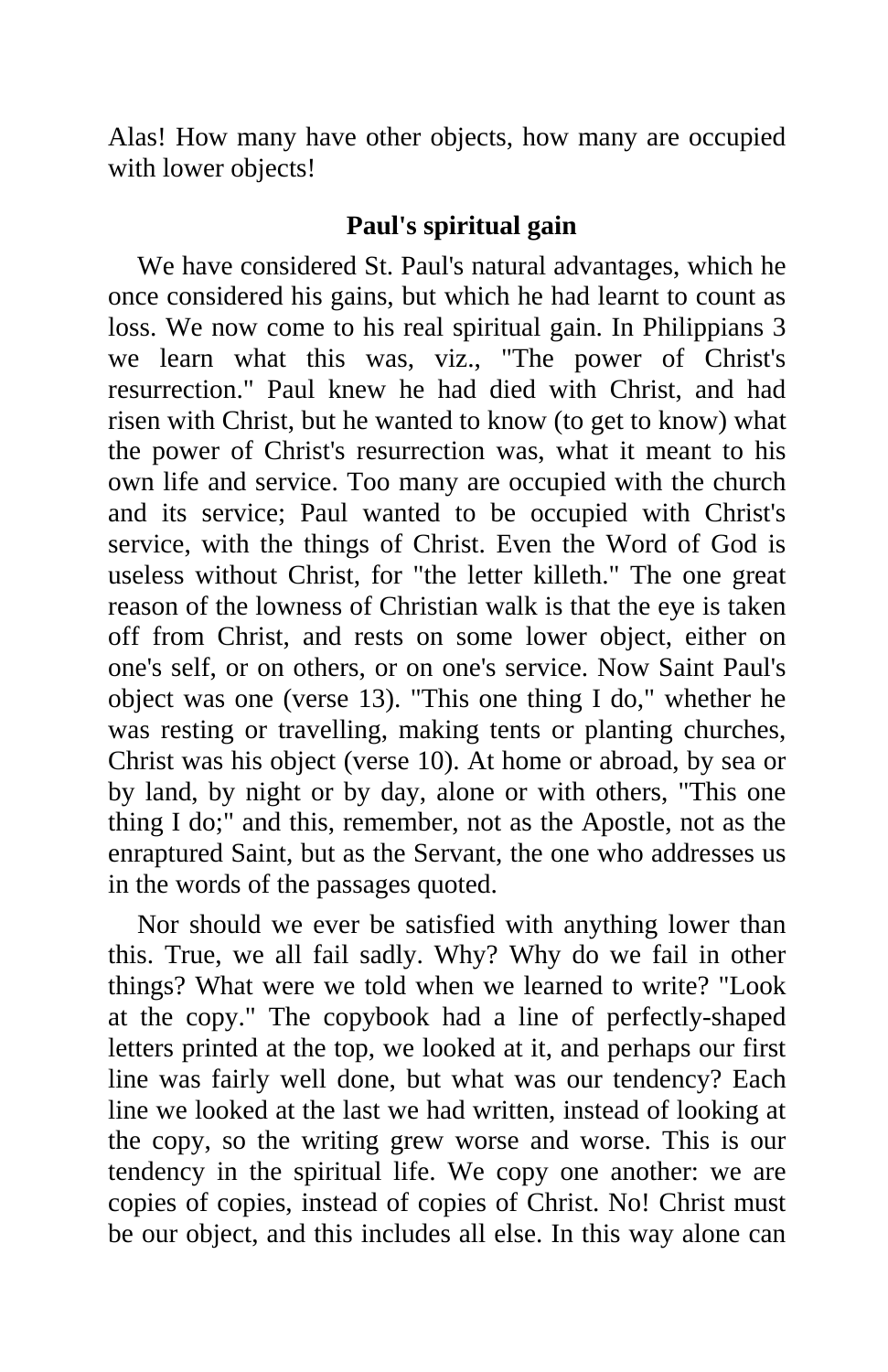we walk worthy of the vocation wherewith we are called (Ephesians 4:10.

Christ is our strength as well as our righteousness, "In the Lord have I righteousness and strength." This being so, it is our adversary's one aim to keep us from Christ. To accomplish this, he will occupy the sinner with his sins; he will occupy the penitent with his repentance; he will occupy the believer with his faith, as though it and not the Object of it were the ground of his salvation. He will occupy the servant with his service; and the saint with his holiness. It matters not what it is, anything can be used for the same end, and if the end is not gained by one thing it is by another: Christ is shut out of view.

How many Christians are taken up with something short of Christ! They are occupied with their holiness instead of with the Holy One; they are occupied with the promises instead of with the Promiser; they are occupied with the blessing instead of with the Blesser. And yet having Him we have everything. The promises of God "in Him are yea and in Him Amen." His holiness is mine. His blessing is mine. The full occupation with a Heavenly Object will alone make us Heavenly without an effort. We have not to try to be this or that: we "beholding ... ARE changed" (II Corinthians 3:18). Nothing else will form our character. It is the object that forms the character; therefore let us run with patience the race that is set before us looking unto Jesus" (Hebrews 12:1,2).

And now, to help us and make us look to Christ we have a blessed Hope given to us, a hope in Christ. This will ensure our looking to Him. This brings us to the special object of Philippians 3. (See I Thessalonians l:10, "to wait for His Son from heaven.")

### **3. The Christian's Hope — To be like Christ (verses 20,21)**

"Our conversation is in heaven; from whence also we look for the Saviour, the Lord Jesus Christ, who shall change our